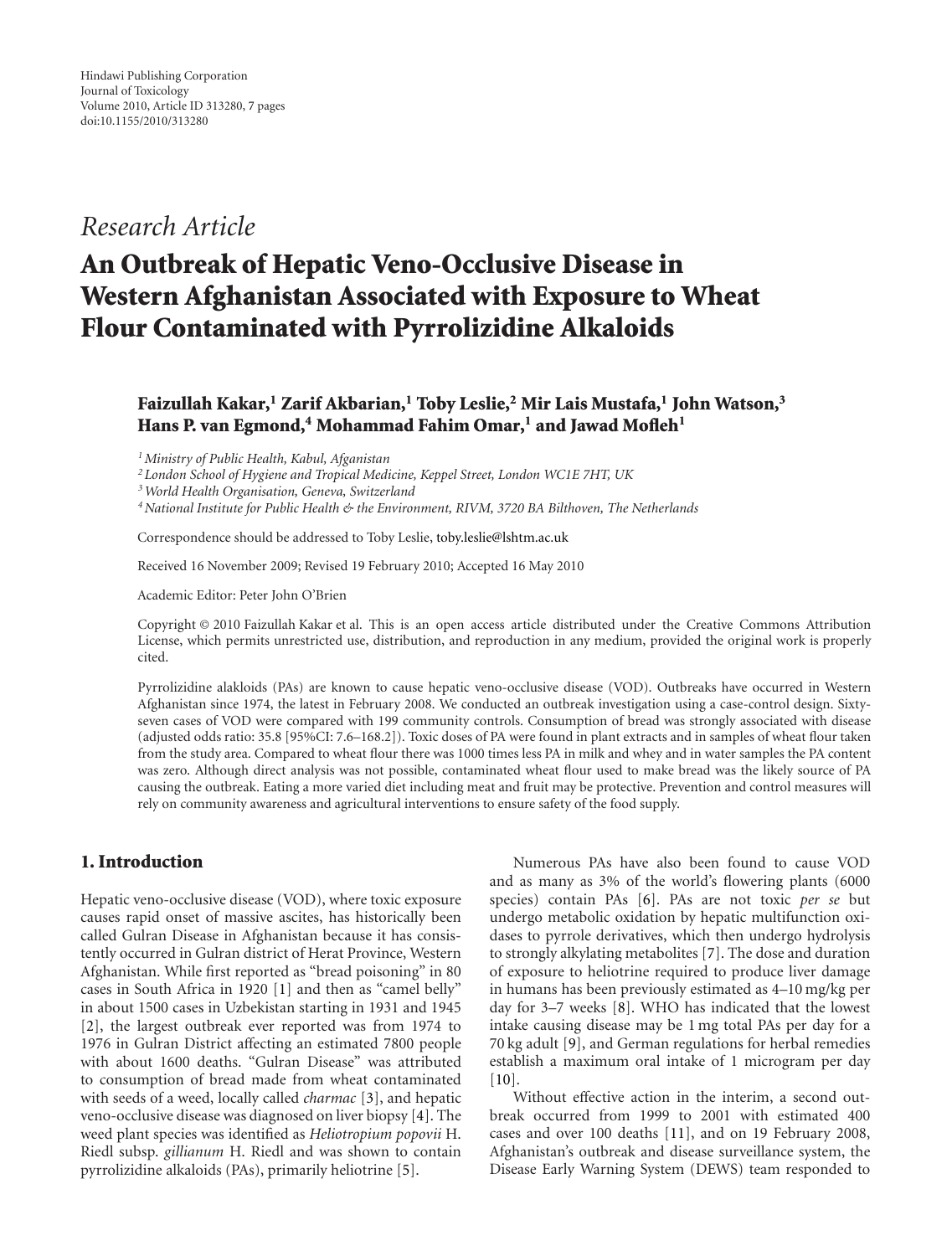rumors of a further outbreak of Gulran Disease in the same district. They identified 38 cases of massive ascites and four deaths which appeared to be associated with consumption of contaminated wheat flour [\[12](#page-6-6)].

The DEWS Team noted that farmers were not convinced of the cause of disease pointing out that the charmac weed is present every year throughout Gulran District, but the disease was reported from only five out of 230 villages. Furthermore, in large households, only one or two persons had the disease yet they all ate the same bread made from the same flour. In response to the outbreak, we conducted a casecontrol study amongst the population of Gulran District in order to better understand specific risk factors and to help guide control measures.

#### **2. Methods**

*2.1. Study Area.* Gulran district has an area of approximately 150 km2 with a population estimated at 110,000 people [\[13\]](#page-6-7). It consists of undulating hills with scanty vegetation serving as pasturelands. Water is scarce, salty in some places, and obtained from shallow wells and small springs. During winter the villages are snowbound and totally isolated. The inhabitants are illiterate, mostly wheat farmers who also may raise legumes, and many keep sheep and goats. Their diet consists of wheat bread and occasionally meat. In 2007-2008 the level of rain was normal and there were no reports of water shortages.

*2.2. Selection of Cases and Controls.* Active case detection was conducted, starting with cases from the District Hospital and then going house-to-house in villages of the cases. Cases were defined as having all three of the following: (1) residence in Gulran district; (2) acute appearance of massive ascites occurring in the last 6 months; and (3) no edema on face and arms. Two controls were matched by age-group and sex with each case and systematically selected, from neighboring households in the same village, and from other nearby villages which had not reported cases. One additional control was selected from within affected households, although it was not possible to match these controls for age group. Sample size for analysis included all cases identified during the active case detection.

*2.3. Procedures and Questionnaire.* All activities were conducted under the auspices of the Ministry of Public Health of Afghanistan. The case-control study was conducted as part of an outbreak investigation, and verbal consent was obtained from cases and controls prior to interview. Interviews were conducted in April and May 2008.

Cases and controls were interviewed in local language (Persian Dari) by trained Afghan surveyors using a structured questionnaire format. The questionnaire consisted of six sections: Demographic and socioeconomic details including farm size, number of animals, and water availability; clinical and treatment history; food consumption history; food and wheat preparation; knowledge of VOD; and a mortality report to ascertain if any household members had died of suspected VOD in the last six months.

Because food consumption differs considerably between seasons, cases and controls were asked about frequency of consumption of 33 food items commonly consumed in Afghanistan during a typical week in the winter and in the summer. Assuming flat-bread (naan) consumption to be ubiquitous, we asked how often bread was consumed as the only food in a meal.

Serum was collected from both cases and controls and analyzed for levels of aspartate aminotransferase (SGOT), alanine aminotransferase (SGPT), bilirubin, Hepatitis B, and Hepatitis C.

Samples of flour, grain, and plant materials were collected where it was available (as a convenience sample) from the houses of cases and controls and stored for later analysis for PA content. As goats graze on the charmac weed, we also collected samples of goat's milk, the dried whey product called *qurut*, and water to examine if PAs are present [\[14](#page-6-8)].

*2.4. Laboratory Methods.* PA content was assessed by means of liquid chromatography/mass-spectrometry. Test portions (flour, *qurut,* and milk) were weighed and extracted with a solvent mixture of 30% water and 70% methanol, containing 5% acetic acid (flour and *qurut*) or with 100% methanol containing 0.1% acetic acid (milk). After centrifugation, an aliquot was taken from the clear supernatant and evaporated to dryness. The residue was resuspended in water, containing 0.1% acetic acid. An aliquot of the extract was filtered and analysed using LC/MS/MS (Acquity UPLC BEH C18 column, water containing 0.1% acetic acid/acetonitrile gradient, Ultima Pt). Standards of lycopsamine, heliotrine, heliotrine *N*-oxide, retrorsine, senecionine, echimidine, jacobine, jacobine *N*-oxide, trichodesmine—and at a later stage also lasiocarpine—were available. PAs for which no standards were available were quantified using standards of the above-mentioned PAs having a similar structure. During the analytical sessions, duplicate determinations were performed at regular intervals. Method recovery percentages were close to 100%. Therefore, the results were not corrected for recovery. The results of the duplicate determinations were within the expected variability, associated with possible inhomogeneity of samples and analytical methodology. In the blanks no PAs were found.

*2.5. Statistical Issues.* We assessed different exposure factors using univariate and multivariate analysis. Potential confounders were identified on an *a priori* basis and included in multivariate logistic regression analysis. A restricted analysis was also conducted which separately examined the different categories of controls. Secondarily, an analysis was conducted which compared exposure factors between cases and cohabiting controls in order to assess intrahousehold differences, if any.

To assess food consumption, we first reviewed the frequency of consumption of each food item. Then, removing those items rarely eaten, we developed index scores for five different food groups, summing the number of times each food item was reportedly eaten weekly in summer and in winter, and totaling food items in each of five food groups.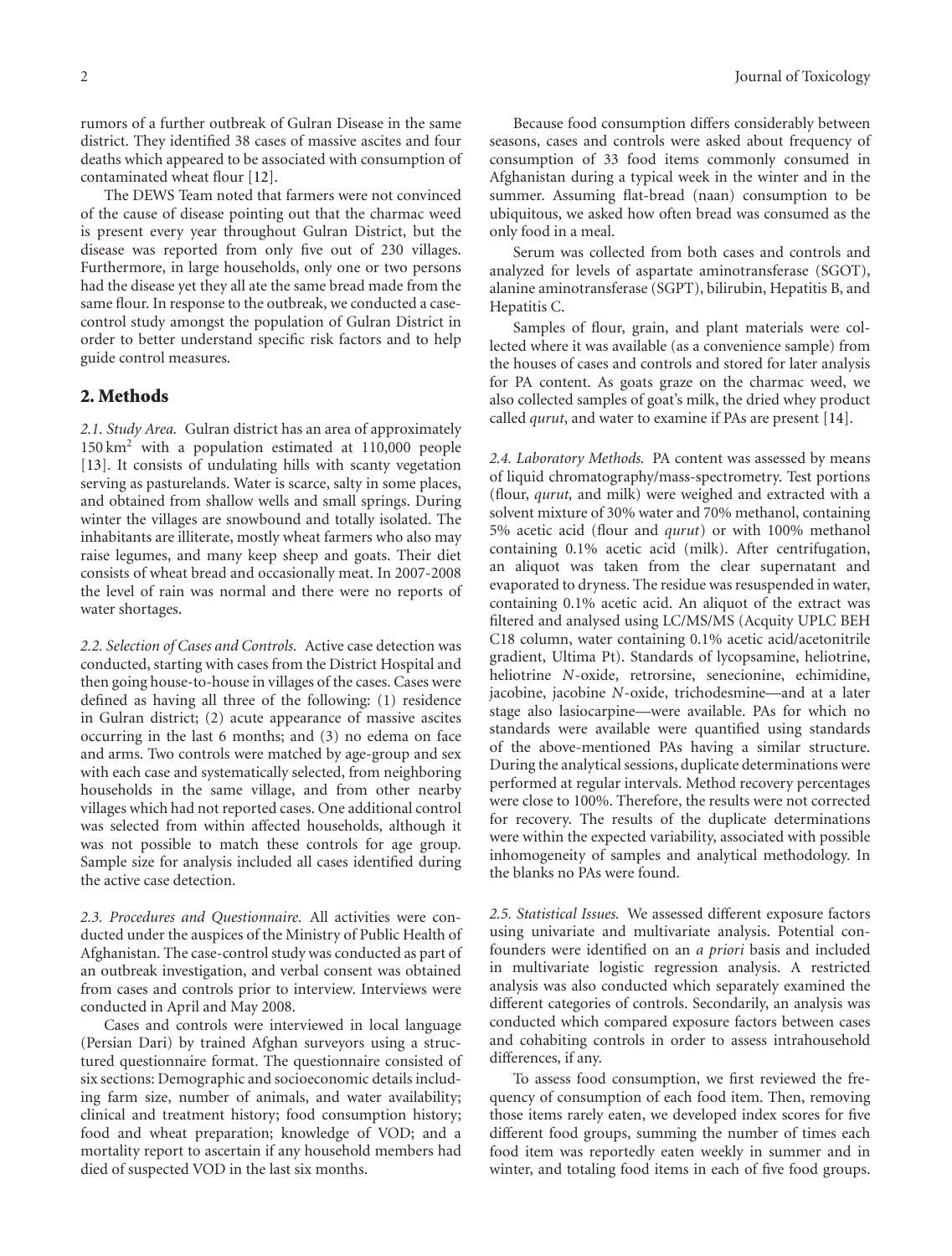Journal of Toxicology 3

|                                                                 | Case          | All Controls    | Household Controls | Villages controls | District controls |
|-----------------------------------------------------------------|---------------|-----------------|--------------------|-------------------|-------------------|
| N                                                               | 67            | 199             | 19                 | 99                | 81                |
| Sex (% male)                                                    | 39/67 (58.2%) | 117/199 (58.8%) | $7/19$ $(36.8\%)$  | $62/99(62.6\%)$   | 48/81 (59.3%)     |
| Mean Age, years (SD)                                            | 24.6(16.0)    | 24.7(16.1)      | 21.9(11.6)         | 24.8(16.5)        | 25.3(16.7)        |
| Age group                                                       |               |                 |                    |                   |                   |
| $0 - 10$                                                        | 14/67(20.9)   | 40/199(20.1)    | 2/19(10.5)         | 20/99(20.2)       | 18/81(22.2)       |
| $11 - 20$                                                       | 20/67(29.9)   | 62/199(31.2)    | 8/19(42.1)         | 34/99(34.3)       | 20/81(24.7)       |
| $21 - 30$                                                       | 13/67(19.0)   | 38/199 (19.1)   | 6/19(31.6)         | 14/99(14.1)       | 18/81 (22.2)      |
| >30                                                             | 20/67(29.9)   | 59/199 (29.6)   | 3/19(15.8)         | 31/99(31.3)       | 25/81(30.9)       |
| Median number people<br>per household<br>(inter-quartile range) | $7(5-9)$      | $9(7-13)$       | $9(8-18)$          | $10(7-15)$        | $9(6-12)$         |

<span id="page-2-0"></span>Table 1: Demographic characteristics of cases and controls.

Components of each food group were as follows. Protein: meat (beef, lamb, and goat), liver, chicken, goat milk, cow milk, qurut, yogurt, egg, chickpeas, lentil, and beans; Dairy: goat milk, cow milk, egg, yogurt, and qurut; Pulse: peas, lentils, and beans; Fruit: apple, melon, and watermelon; and Vegetables: carrot, and tomato. The food group scores were then divided into ordinal categorical variables. Protein consumption was categorized into quartiles, while other food groups were categorized into binary variables, either above or below the median score or classified as "ever" or "never" consumed. Frequency of sole bread consumption was similarly summed across seasons and categorized by quartiles. In addition, an overall food consumption level was assessed using the sum of all index scores divided into quartiles.

Socioeconomic status was assessed using principle components analysis [\[15](#page-6-9)] with household assets, employment, and education of head of household serving as variables in the model to define socioeconomic quartiles.

#### **3. Results**

*3.1. Epidemiological Assessment.* In total, 67 residents of Gulran district met the case definition and were included in the study. Cases were identified from among 28,443 individuals surveyed, including 3,700 households, the district and provincial hospital, and affected clinics in Gulran district. Point prevalence was 0.24% [95%CI 0.18–0.3%]). Table [1](#page-2-0) shows enrollment characteristics of cases and controls. Selfreported onset of symptoms was reported progressively from October 2007, with a peak of 14 cases in February 2008. All cases reported exposures in Gulran district and enhanced surveillance in surrounding districts revealed no additional cases. By local report, a small number of cases sought care in neighboring Iran and are not included here.

One-hundred and ninety-nine controls met the inclusion criteria and were included in the study. Nineteen of these (9.5%) were from the households of cases, 99 (47.7%) were from the same village as cases, and 81 (40.7%) were from villages in unaffected areas. The study was designed as a frequency matched study for age group and sex so there were no differences in proportion of each of these variables between cases and community controls, although there was a nonsignificant difference in age group between household cases and controls (Table [1\)](#page-2-0).

Table [2](#page-3-0) shows results from risk factor analysis. Those who frequently consumed bread as the sole item in a meal had higher odds of disease; (adjusted odds ratio (AOR) 35.8 [95%CI: 7.6–168.2]) and those who had relatively high protein consumption were at decreased risk of disease (AOR: 0.1 [95%CI: 0.02–0.9]). High rice consumption (suggestive of high carbohydrate diet) was associated with disease (AOR: 2.6 [95%CI: 1.1–5.9]). High fruit consumption was negatively associated (AOR: 0.2 [95%CI: 0.06–0.6]). The magnitude of the association with carbohydrate and fruit intake compared to that for bread and protein consumption suggests that these are minor contributory factors. Water source other than a spring (well, pump, or other source of water) was associated with disease. There was no clear trend in the association of socioeconomic status to odds of disease. Having *charmac* growing on the household's land was associated with disease (AOR: 8.5 [95%CI: 2.1–33.1]). The level of consumption of individual food stuffs was also examined individually, but no single item appeared to be associated with disease. Amongst these were *qurut* and other dairy products (goats and cows milk, yogurt).

Controls ( $n = 19$ ) who cohabited with cases ( $n = 19$ ) were assessed using Mantel-Heintzel test for trend. Within households, frequent consumption of bread as the sole food item was associated with disease, controlling for protein level (MH-OR 2.7 [95%CI: 1.3–5.5]). By this analysis, none of age, sex, or other food intake levels were associated with disease on univariate analysis.

Liver function was also measured amongst cases and controls. Analysis shows that cases more frequently had elevated levels of aspartate aminotransferase (SGOT), alanine aminotransferase (SGPT), bilirubin, and mean (and geometric mean) levels differed between cases and controls (Table [3\)](#page-3-1). Tests for hepatitis B antigen and hepatitis C were also conducted to be assessed as risk factors for disease, but difference in prevalence between cases (Hep B: 7.6%; Hep C: 1.5%) and controls (Hep B: 2.6%; Hep C: 1.0%) was not significant.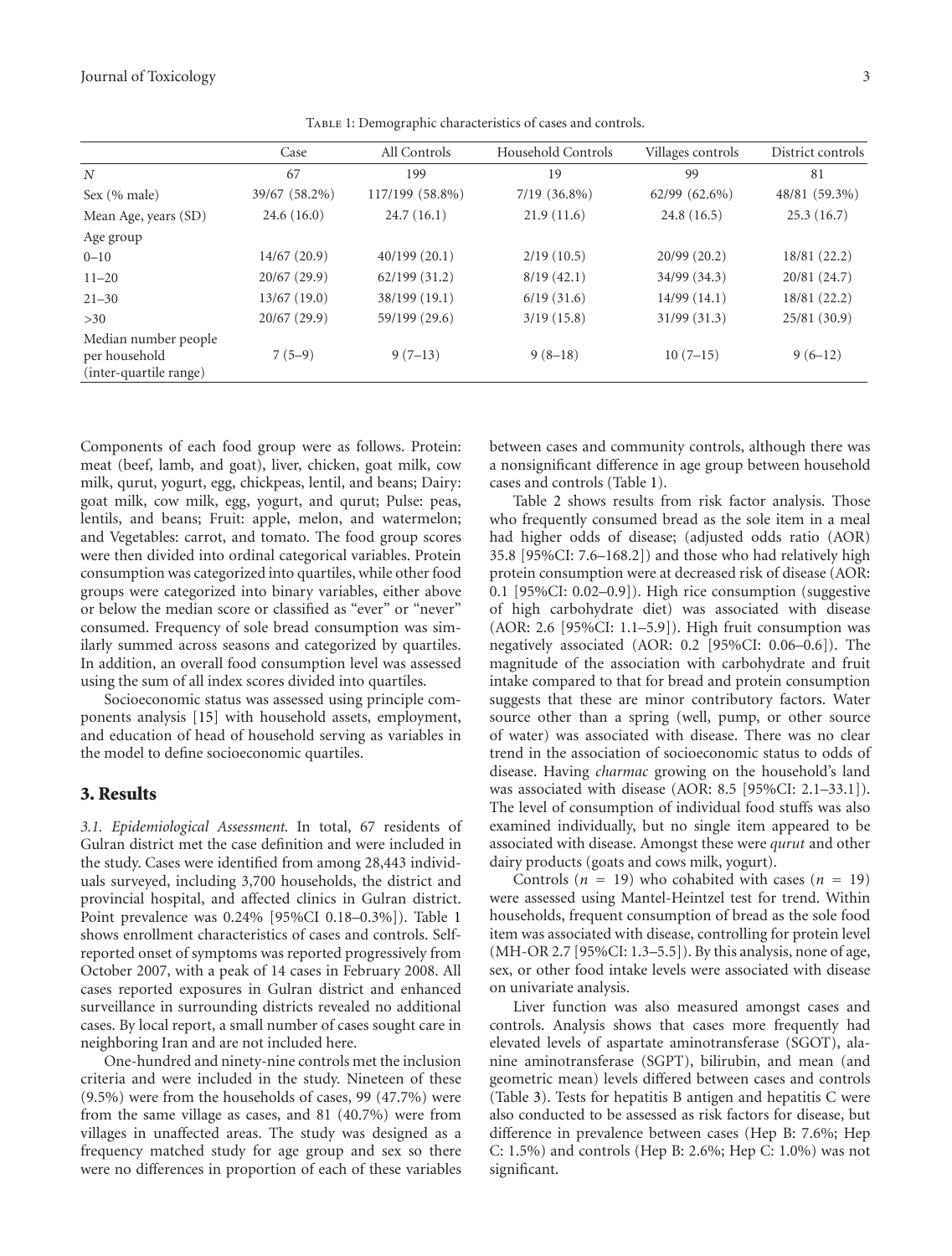<span id="page-3-0"></span>Table 2: Univariate and multivariate analysis of potential exposure factors for hepatic veno-occlusive disease in Gulran District, Afghanistan, 2008. Odds ratios presented with 95% confidence intervals in parentheses.

| Variable                      | Univariate Odd Ratio | Multivariate Odd Ratio      |  |
|-------------------------------|----------------------|-----------------------------|--|
| Socioeconomic quartile        |                      |                             |  |
| (Poorest)                     | 1                    | $\mathbf{1}$                |  |
| $\overline{2}$                | $0.3(0.1-0.7)$       | $0.4(0.1-1.1)$              |  |
| 3                             | $0.2(0.06 - 0.4)$    | $0.3(0.1-1.0)$              |  |
| Least poor                    | $0.3(0.2-0.7)$       | $0.8(0.3-2.1)$              |  |
| Wheat source (not home grown) | $2.3(1.4-3.9)$       | $1.8(0.9-3.9)$              |  |
| Remove charmac seeds          | $0.5(0.3-0.9)$       | Removed due to missing data |  |
| Charmac Grows on land         | $5.0(1.7-14.5)$      | $8.5(2.1-33.1)$             |  |
| Bread consumed (alone)        |                      |                             |  |
| Infrequent                    | 1                    | $\mathbf{1}$                |  |
| 1                             | $2.0(0.7-5.6)$       | $6.3(1.6-24.8)$             |  |
| $\overline{2}$                | $1.6(0.6-4.2)$       | $3.6(1.0-13.3)$             |  |
| Frequent-3                    | $10.3(3.3 - 32.1)$   | 35.8 (7.6-168.2)            |  |
| Protein Level                 |                      |                             |  |
| Low                           | 1                    | 1                           |  |
| 1                             | $0.4(0.2 - 0.8)$     | $0.6(0.2-2.0)$              |  |
| High-2                        | $0.2(0.1-0.5)$       | $0.1(0.02-0.9)$             |  |
| High Dairy Level              | $0.5(0.3-0.9)$       | $1.2(0.4-3.7)$              |  |
| High Pulse Level              | $0.5(0.3-0.9)$       | $0.7(0.3-1.9)$              |  |
| High Fruit Level              | $0.3(0.2 - 0.7)$     | $0.2(0.06-0.6)$             |  |
| High Rice Level               | $0.9(0.5-1.7)$       | $2.6(1.1-5.9)$              |  |
| High Food Level               | $0.4(0.2-0.7)$       | $2.1(0.6-6.8)$              |  |

<span id="page-3-1"></span>Table 3: Comparison of liver function between cases and controls, Gulran District, Afghanistan, 2008.

|                            |                | $n/N$ (%) with elevated levels | Mean/Geometric mean |          |
|----------------------------|----------------|--------------------------------|---------------------|----------|
| Test                       | Cases          | Controls                       | Cases               | Controls |
| $SGOT (IU/l)^{1,2}$        | $32/66$ (48.5) | 25/194 (12.9)                  | 36.6                | 27.9     |
| $SGPT(IU/l)^{1,2}$         | 30/66 (45.5)   | 25/194 (12.9)                  | 42.3                | 33.1     |
| Alk Phos $(IU/l)^2$        | 2/66(3.0)      | 2/194(1.0)                     | 213.2               | 182.9    |
| Bilirubin $(mmol/l)^{1,2}$ | 29/66(44.0)    | 21/194(10.8)                   | 0.8                 | 0.5      |
| Hep B Antigen              | 5/66(7.6)      | 5/194(2.6)                     |                     |          |
| Hep C Antigen              | 1/66(1.5)      | 2/194(1.0)                     |                     |          |

1Chi Sq, *P<.*001

2Students*T*-test (log data if skewed): *P<.*001.

*3.2. Laboratory Analysis for PAs.* During the survey samples of flour, grain, *qurut*, and plant matter were collected. Thirtytwo samples of flour were collected from a convenience sample of 17 households and analysed for PA by LC/MS/MS. Median total concentration of PA in these flour samples was 4.0 mg/kg. Amongst samples taken from the houses of cases

 $(n = 12)$ , median concentration of total PA was 5.6 mg/kg (95%CI: 0.4–38.38), whereas amongst controls (*n =* 20) the median concentration was 2.7 mg/kg (95%CI: 0.4–4.0) (Wilcoxon rank-sum test:  $z = 1.6$ ,  $P = .1$ ). Heliotrine, lasiocarpine and heliotrine-N-oxide were detected in all flour samples with higher levels of heliotrine found in samples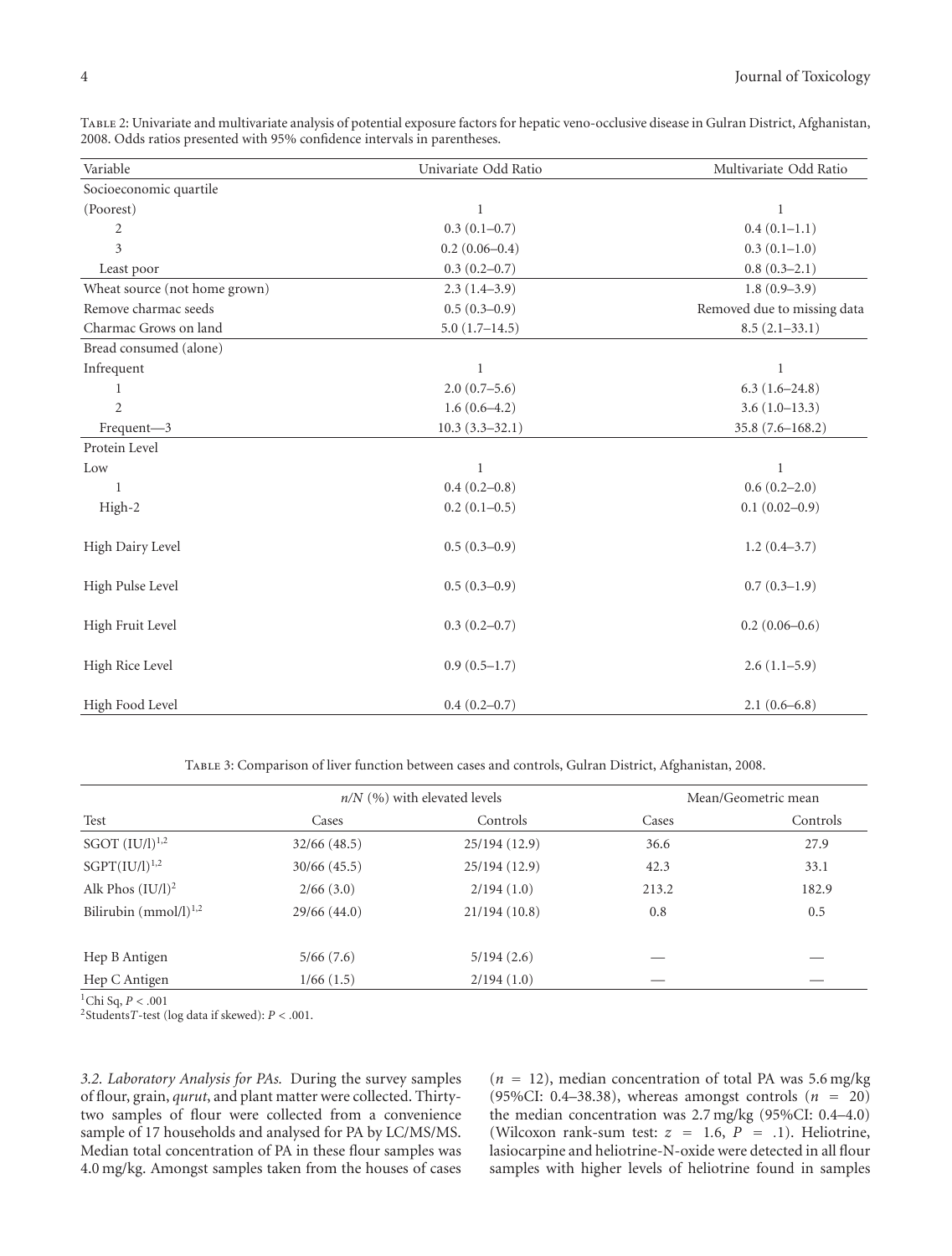|                                    | Flour Samples median, (mg/kg) |                   |  |
|------------------------------------|-------------------------------|-------------------|--|
|                                    | Cases $n = 12$                | Controls $n = 20$ |  |
| Heliotrine <sup>a</sup>            | 0.16                          | 0.07              |  |
| Heliotrine-N-oxide                 | 5.4                           | 2.6               |  |
| Lasiocarpineb                      | 0.045                         | 0.025             |  |
| (quantified against<br>echemidine) |                               |                   |  |
| TOTAL PA                           | 5.6                           | 27                |  |

<span id="page-4-0"></span>Table 4: PA content of thirty-two flour samples collected from affected villages, Gulran District, Afghanistan, 2008.

Mann-Whitney rank-sum test between cases and controls for flour samples:  $a:z = 2.0, P = .050$ <br> $b:z = 1.9, P = .057.$ 

<span id="page-4-1"></span>Table 5: PA content of four specimens of charmac plant matter collected from affected villages, Gulran District, Afghanistan, 2008.

|                                                                | Plant Matter Sample (mg/g) |                    |                   |      |
|----------------------------------------------------------------|----------------------------|--------------------|-------------------|------|
|                                                                | Stems and<br>leafs         | Stems and<br>leafs | Fresh roots Seeds |      |
| Heliotrine                                                     | 343                        | 112                | 67                | 262  |
| Lasiocarpine<br>(quantified against)<br>senecionine)           | 459                        | 252                | 81                | 698  |
| <b>Iacobine</b><br>(quantified against<br>senecionine-N-oxide) | 158                        | 98                 | 60                | 95   |
| TOTAL PA                                                       | 960                        | 462                | 208               | 1055 |

from the houses of cases (Wilcoxon rank-sum test:  $z = 2.0$ ,  $P = .05$ ) (Table [4\)](#page-4-0). A chromatogram of a sample of wheat grain collected in a suspected area is given in Figure [1.](#page-5-6) Samples of stems and leaves ( $n = 2$ ), roots ( $n = 1$ ) and seeds  $(n = 1)$  of the *charmac* plant also contained PAs (Table [5\)](#page-4-1).

PA concentration from the 32 flour samples was categorized into 3 groups on a logarithmic scale from 0-1 mg/kg, 1– 10 mg/kg, and 10–100 mg/kg. PA levels in flour were higher amongst those who had charmac growing on their land (Fisher's exact,  $P < .001$ ), those who had charmac growing amongst their wheat (Fisher's exact,  $P < .001$ ), and those whose primary source of wheat was their own land (Fisher's exact,  $P = .007$ ). There was a trend to suggest that samples collected from cases were more likely to be in the higher PA level (10–100 mg/kg) (OR *=* 9*.*5 [95%CI: 0.7–491.7],  $P = .053$ ) although the sample size is small for this analysis.

*Qurut* and water samples were also analyzed as a possible source of PA in the diet. Water samples contained no PAs but they were found in the *qurut* samples (median concentration, 0.09 mg/kg [range: 0–0.6]). The ratios between heliotrine and heliotrine N-oxide in the *qurut* samples (derived from goats milk) were reversed compared to those in the flour samples. This can be expected because of metabolic action in the goat. Therefore, contamination of these samples with flour is unlikely. Large amounts of trichodesmine, a PA not found in the charmac or wheat samples, were also found.

#### **4. Discussion**

Identified cases were significantly more likely than controls to report frequent consumption of bread and samples of flour were found to be contaminated with high levels of PA. The principle source of PA appears to be wheat flour contaminated with the seeds of the *Heliotropium* plant which commonly grows with wheat in this area. A secondary, though minority, source is likely to be *qurut* (whey) from the milk of goats which have ingested plants containing PAs while grazing. Consumption of a high ratio of bread to other food-item consumption was strongly associated with disease, while a diet high in protein appeared to be protective. This association was also seen within households, using a matched analysis which may result from different behavioral factors related to diet within the household. It seems likely, therefore, that a combination of prolonged, regular exposure to contaminated wheat in the presence of a low-protein diet is chiefly responsible for clinical presentation. Those with a more varied diet were also less likely to be cases.

The primary analysis is partly based on an index measure of self-reported food intake over two seasons which recorded the number of times an individual food item was eaten per week. The sum of the frequencies provided an intake score for each food group. This provided an indirect measure of food intake which may be subject to recall and other biases of self-reported dietary intake assessments [\[16](#page-6-10)].

Numerous PAs have been identified which have been shown to be hepatotoxic in human and animal models. The mechanism of action of PA is well established [\[17](#page-6-11)]. PAs are not toxic *per* se but require metabolic oxidation by hepatic multifunction oxidases to pyrrole derivatives, which then undergo hydrolysis to strongly alkylating metabolites [\[17](#page-6-11)]. In general, the diester PAs are more toxic than the monoesters; thus, the diester lasiocarpine is more hepatotoxic than the monoester, heliotrine.

Some PAs in the *qurut* are not present in *charmac* (i.e., trichodesmine), suggesting that the animals are grazing on other plants that contain PA and indicating potentially that *charmac* is not the only plant responsible for the human exposure to PAs. Although the amount of PAs in the *qurut* is in general much less than in wheat samples tested, this route of exposure may also be a contributory factor.

The amount of PA contained in the *charmac* is consistent with other *Heliotropium* species. A total alkaloid content of 0.76% for whole plant and 1.7% for seed has been found in other heliotropic plants, and thus a level of 1.9% for the Afghanistan samples is not unreasonable. Estimated dose and duration of exposure to PA required to produce liver damage in humans has been previously noted [\[18](#page-6-12)]. For heliotrine, an intake of 4–10 mg/kg per day for 3–7 weeks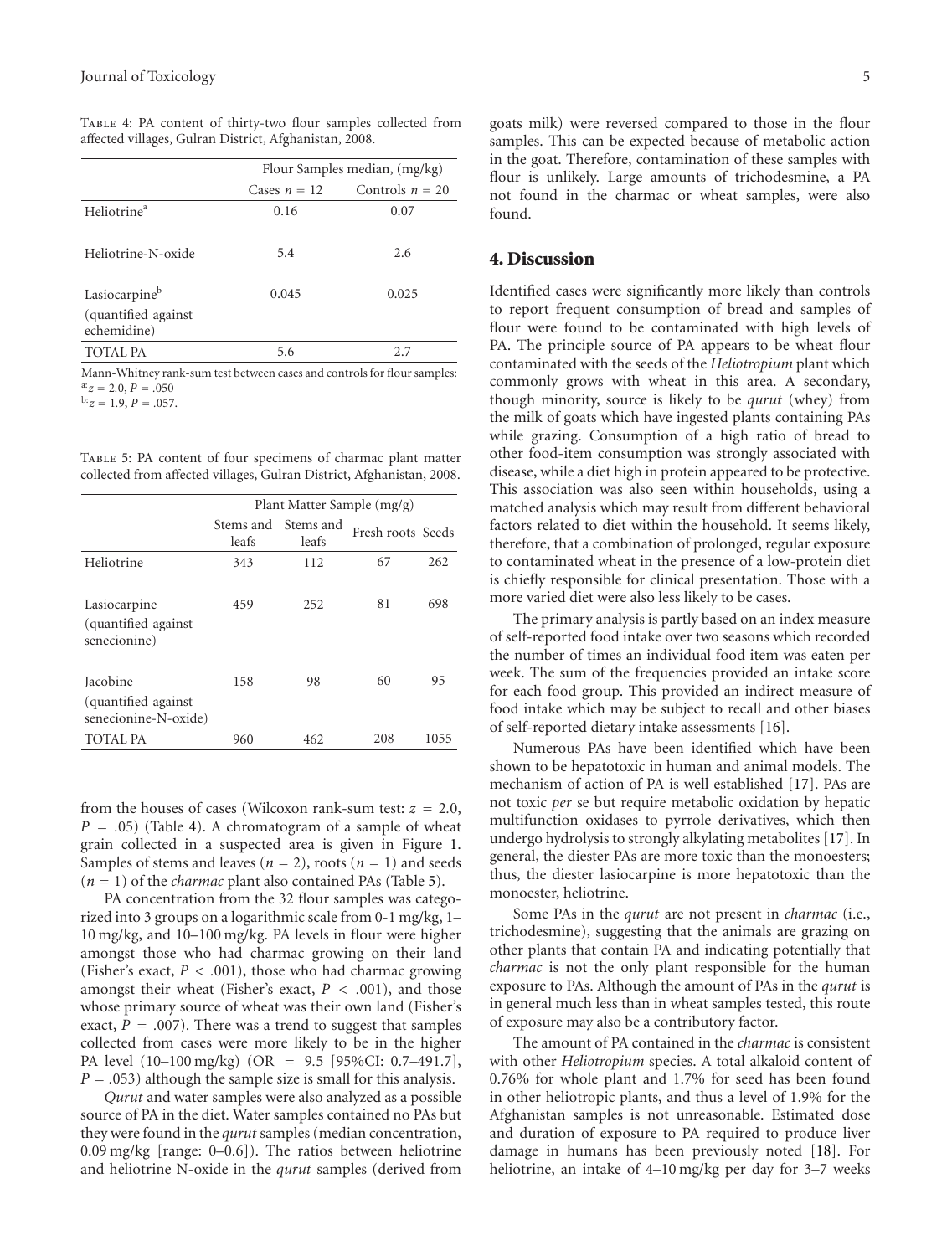

<span id="page-5-6"></span>Figure 1: Chromatogram of wheat sample from a suspected area. The traces (mother *>* daughter ions) shown are those from the strongest transition of the two traces acquired for each PA.

could lead to necrosis and VOD. The WHO has indicated a lowest intake rate of 1 mg total PAs per day (for a 70 kg adult) [\[4](#page-5-4)] with German regulations for herbal remedies establish a maximum oral intake of 1 microgram per day [\[19](#page-6-13)]. The high PA levels in the Afghanistan samples could certainly result in toxic exposure.

Sustained action is required to ensure the long-term safety of food. Amongst these is to identify appropriate technologies for elimination of the contamination, development of in-country capacity to assess PA content in samples, and implementation of routine testing in historically affected areas.

Global food shortages, changes in local ecology due to climate change, and ongoing lack of development in agricultural sectors make food safety an important public health issue. As food prices increase, it is likely that the proportion of the rural poor who rely on subsistence farming and locally traded produce will increase. If adequate food-safety practices are not employed at this level of society, incidents such as this outbreak are likely to become more common.

#### **Acknowledgments**

The authors are grateful to the Herat provincial and Gulran district health staff, Italian Army, Afghan National Police, and World Health Organization for assistance in conducting the study. In particular, the authors appreciate the collaboration by the people of Gulran district and sufferers of the disease. This study was funded by the World Health Organisation and the US Office of Disaster Assistance and Coordination of Humanitarian Aid through the US Naval Medical Research Unit #3. Many other stakeholders in Herat Province took part in the surveillance and case management of the Gulran Disease cases. The authors acknowledge the valuable support and coordination inputs of (i) Dr. Bernadette Abela-Ridder, Food Safety, Zoonoses and Foodborne Diseases, Health Security and Environment, World Health Organization, Geneva, Switzerland; (ii) Ms. Joanna Tempowski, Scientist, International Programme on Chemical Safety, Evidence & Policy for Environmental Health (EPE), World Health Organization, Geneva, Switzerland; (iii) Dr. Francis Williams, Combined Security Transition Command, Kabul, Afghanistan; (iv) Dr. Bashir Noormal, Director, Afghan Public Health Institute, Ministry of Public Health, Kabul, Afghanistan; (v) Dr. Said Abobakr Rasooli, National Health Coordinator, WHO, Herat, Afghanistan; and (vi) Dr. Suzette "Rana" Kakar, Technical Officer, World Health Organization, Kabul, Afghanistan. The authors acknowledge the support of analytical knowledge and laboratory testing provided by Russell J Molyneux (Western Regional Research Center, Albany, CA, USA) and by Ronald C. Schothorst and Hester J. van den Top (National Institute for Public Health & the Environment, RIVM, Bilthoven, The Netherlands). The authors acknowledge with appreciation Dr. Binay Kumar (Indian Institute of Health Management Research, Kabul, Afghanistan), Dr. Samad Hami, Dr. Edris Ayazi, Dr. Palwasha Anwari, Dr. Zakhmi Barakzai, and Dr. Gulam Farouq for their contributions to the data analysis. The views expressed herein are solely those of the authors and do not necessarily reflect the views of donors or affiliated organisations.

#### <span id="page-5-0"></span>**References**

- <span id="page-5-1"></span>[1] F. C. Wilmot and G. W. Robertson, "Senecio disease or cirrhosis of the liver due to Senecio poisoning," *Lancet*, vol. 23, pp. 848–849, 1920, World Health Organisation, Environmental Health Criteria no. 80: Pyrrolizidine alkaloids, 1988, [http://www.inchem.org/documents/ehc/ehc/ehc080.htm.](http://www.inchem.org/documents/ehc/ehc/ehc080.htm)
- <span id="page-5-2"></span>[2] S. B. Dubrovinskii, "About the alimentary toxicosis caused by heliotrope," *J. Sov. Prot. Health*, vol. 6, pp. 17–21, 1946 (Russian), World Health Organisation, Environmental Health Criteria no. 80: Pyrrolizidine alkaloids, 1988, [http://www.inchem.org/documents/ehc/ehc/ehc080.htm.](http://www.inchem.org/documents/ehc/ehc/ehc080.htm)
- <span id="page-5-3"></span>[3] O. Mohabbat, M. S. Younos, A. A. Merzad, R. N. Srivastava, G. G. Sediq, and G. N. Aram, "An outbreak of hepatic veno occlusive disease in north western Afghanistan," *Lancet*, vol. 2, no. 7980, pp. 269–271, 1976.
- <span id="page-5-4"></span>[4] H. D. Tandon, B. N. Tandon, and A. R. Mattocks, "An epidemic of veno-occlusive disease of the liver in Afghanistan. Pathologic features," *American Journal of Gastroenterology*, vol. 70, no. 6, pp. 607–613, 1978.
- <span id="page-5-5"></span>[5] H. D. Tandon and B. N. Tandon, "Epidemic of liver disease—Gulran district, Herat Province, Afghanistan," Assignment Report EM/AFG/OCD/001/RB, World